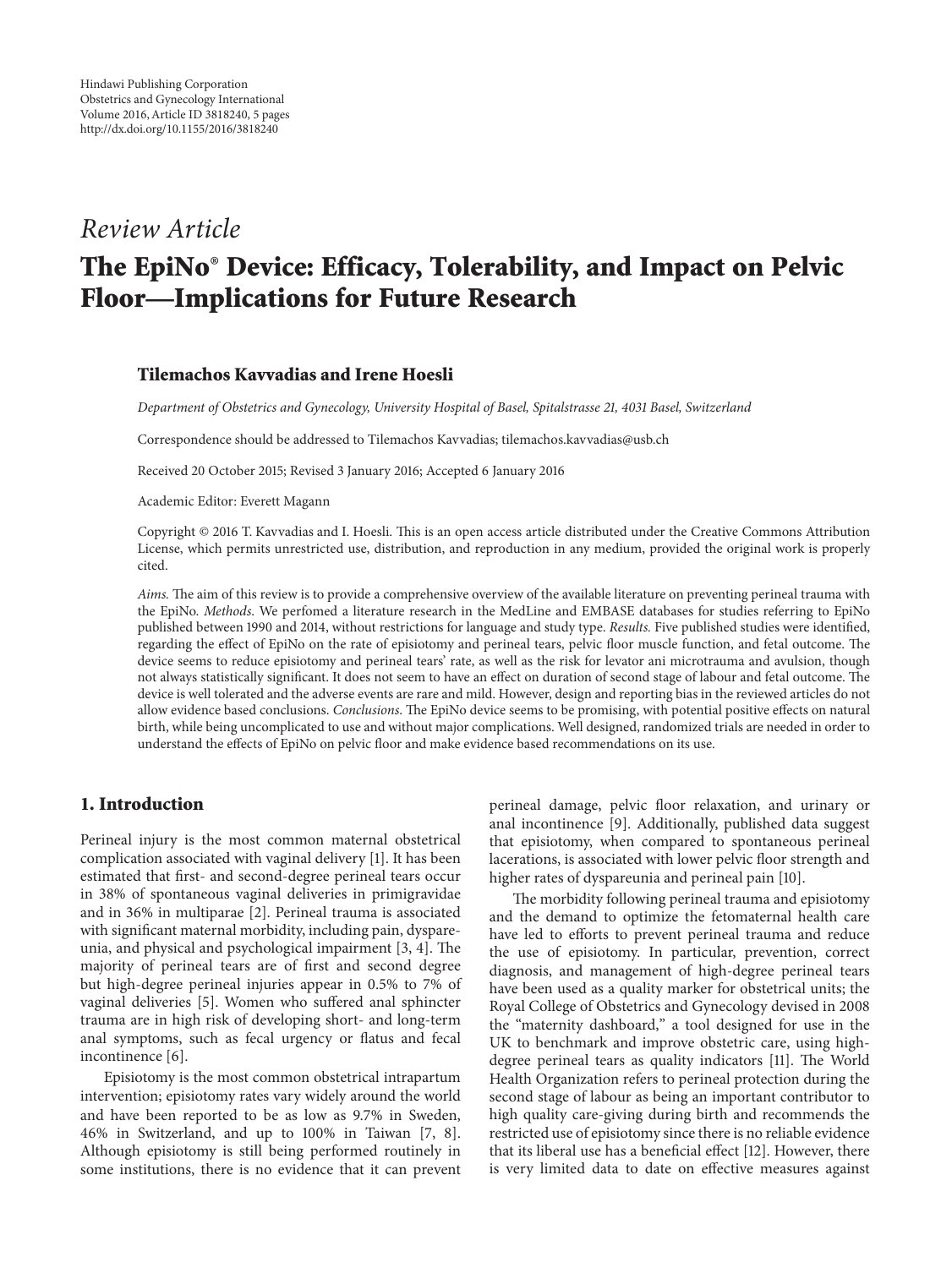perineal trauma during childbirth. Various published studies suggest antenatal perineal massage, warm compresses, use of birth pools, and avoidance of the upright position [13– 16]. A Cochrane review published in 2011 including 11.651 women showed that only the use of warm compresses during the second stage of labour could significantly reduce thirdand fourth-degree tears (risk ratio (RR) 0.48, 95% confidence interval (CI) 0.28 to 0.84) [17].

In the beginning of 2000 a newly developed device appeared, called EpiNo. The manufacturer company (Tescana Munich, Germany) claims that EpiNo, just like the old African "calabash/gourd," can facilitate a natural birth and reduce the risk of perineal injury, when inserted into the vagina in order to stretch the pelvic floor muscles [18]. Indeed, the first reports on EpiNo showed promising results [19]. However, more than ten years after its development, literature data is still sparse and no published article which would summarize published studies on EpiNo was identified. The aim of this review is to provide a comprehensive overview of the available literature on the way EpiNo affects perineal trauma and episiotomy rates, as well as its tolerability and safety.

#### **2. Materials and Methods**

A literature research in the MedLine and EMBASE databases for studies referring to EpiNo published between 1990 and 2014 was performed, without any language and study type restrictions.

At the time of writing, five published studies could be identified regarding the effects of EpiNo on the rate of episiotomy and perineal tears, pelvic floor muscle function, and fetal outcome (Table 1).

#### **3. Results**

*3.1. Episiotomy and Perineal Tears.* Two randomized control trials found no significant differences in the episiotomy rates between EpiNo users and controls [20, 21]. Ruckhäberle et al. reported a tendency for less episiotomy in the EpiNo group (41.9 versus 50.5%,  $p = 0.11$ ). Shek et al. however performed overall less episiotomies, but more in the EpiNo group (29% versus 22%). This difference was not statistically significant ( $p = 0.40$ ) though. The study groups in the two randomized clinical trials of Ruckhäberle and Shek had similar demographics. The difference in the episiotomy rates in the two trials could be a result of different obstetrical management in the two institutions. Both authors do not clarify either the episiotomy indications in their institutions or whether the episiotomy is performed routinely, sporadically, or restricted. Kovacs et al., in an observational study, did not find any significant differences in episiotomy rates [22]. Hillebrenner et al. reported a significant reduction in the episiotomy rate of 43% (OR 0.21); their study was a rather small cohort/observational study (fifty pregnancies) with retrospective matched pair comparison of EpiNo users and controls [23]. Kok et al. reported a massive reduction of episiotomy in an institution where episiotomy was routinely performed (50% versus 93.3%,  $p < 0.0001$ ) [24].

Results on perineal tears are controversial. Again the results of Shek and Ruckhäberle are inconsistent. Shek et al. found no differences in perineal tear rate, while Ruckhäberle reported that an intact perineum is more frequent in the EpiNo group (37.4% versus 25.7%,  $p = 0.05$ ). The work of Ruckhäberle was a multicentre trial and, as stated by the authors, obstetrical manoeuvres or techniques routinely used for the perineal protection in different institutions were not reported.There was also no stratification of the results of each institution, and their results are thus difficult to evaluate [25, 26]. Other studies did not show any statistically significant differences in perineal tear rates between EpiNo users and controls. Kok et al. reported a reduction in the severity of perineal trauma, which was however not statistically significant [24].

*3.2. Second Stage of Labour, Analgesics, and Fetal Outcome.* Hillebrenner et al. reported a significant shorter 2nd stage of labour in EpiNo users (29  $\pm$  25 minutes versus 55  $\pm$  54 minutes,  $p = 0.014$ ). They also found that women in the EpiNo group made use of less opioids intrapartum (15.8 versus 42.1%,  $p = 0.03$  and asked less frequently for an epidural anaesthesia (15.6 versus 35.6%,  $p = 0.03$ ) [27]. Other studies could not reproduce these results.

Fetal outcome and APGAR score seem not to be affected by the use of EpiNo, since none of the published studies could show significant differences, with the exception of Hillebrenner et al., who reported higher one-minute APGAR scores in the EpiNo group [23].

*3.3. Impact on Pelvic Floor Muscle.* Shek et al. published a randomized controlled trial in which levator ani avulsion and microtrauma during birth were assessed and compared among eighty-one EpiNo users and sixty-four controls, all primiparae. Their assessment included a 4-dimensional translabial ultrasound in the 33rd–35th week of gestation and 3 months postpartum. Levator avulsion and microtraumata were diagnosed using a standardised method of measuring the levator volume and the hiatal area [20]. Shek and Dietz found that although EpiNo users did not show any differences in episiotomy rate and perineal tears, they did have a lower, but not statistically significant, risk of levator ani avulsion (12% versus 7%, RR 0.62 (CI 0.22-1.76),  $p = 0.37$ ) and microtrauma (30% versus 21%, RR 0.68 (CI 0.37-1.25),  $p =$ 0.22) [25]. Dietz et al., in the 44th Annual Meeting of the International Continence Society, presented unpublished results of a large multicentre randomized control trial, including 335 EpiNo users and 325 controls, and reported that EpiNo could not provide any protective effect on the external anal sphincter but also had no negative effect on pelvic floor function [26].

*3.4. Tolerance, Compliance, and Complications.* The recommended use in each trial can be seen in Table 1. Generally, the use of EpiNo seems to be well tolerated. Nakamura et al., in an observational study on perineal distensibility tolerance, included 227 parturient women who were first time introduced to the EpiNo on admission to the labour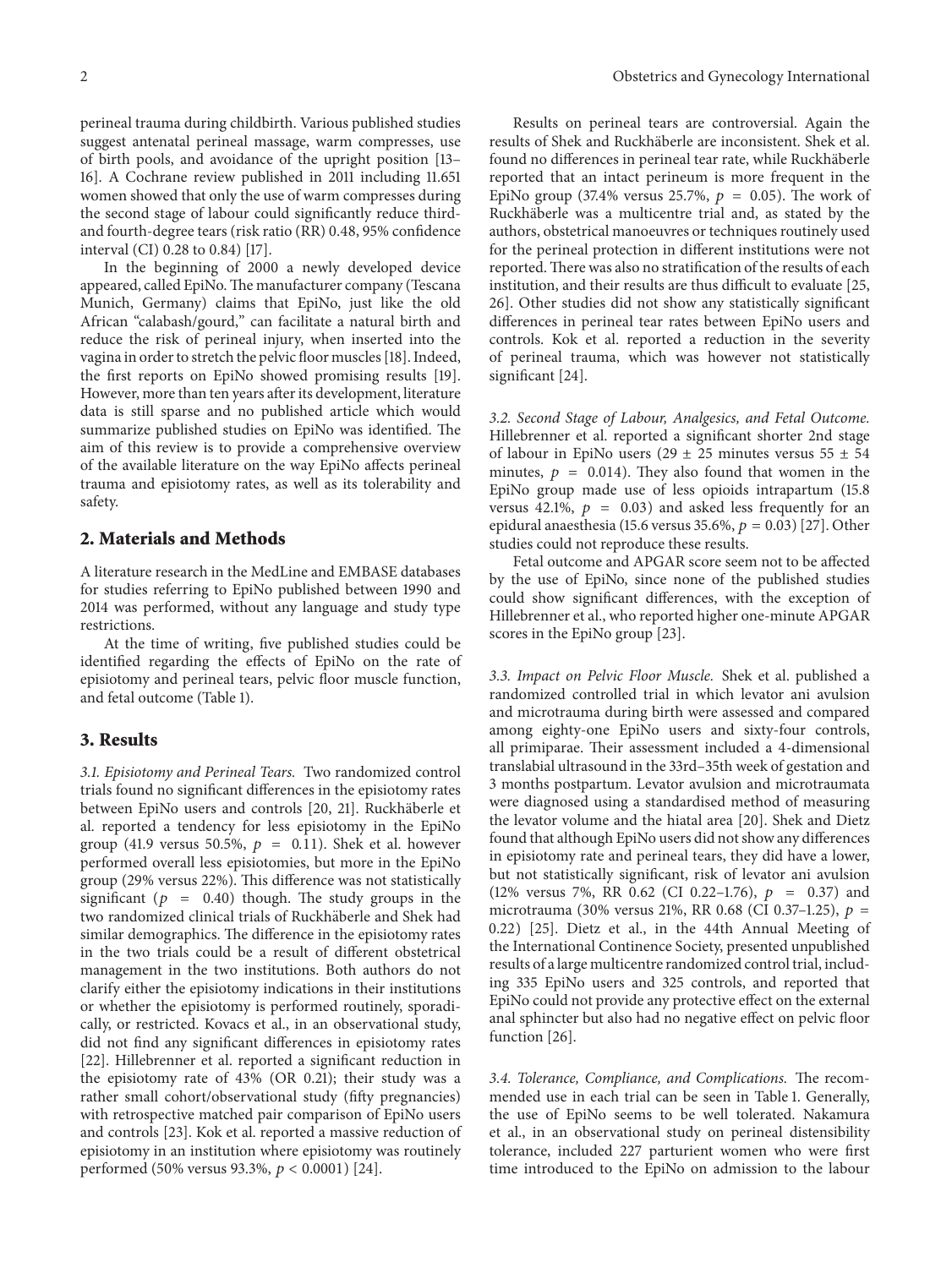|                        |                             |                                                                | TABLE 1: Published studies between 2001 and 2011 in chronological order, showing the study populations, sessions with the EpiNo, and outcomes.                       |                                                                   |                                                                             |                                 |                            |                                                                                                                                                                                                                                                                                                                                                         |
|------------------------|-----------------------------|----------------------------------------------------------------|----------------------------------------------------------------------------------------------------------------------------------------------------------------------|-------------------------------------------------------------------|-----------------------------------------------------------------------------|---------------------------------|----------------------------|---------------------------------------------------------------------------------------------------------------------------------------------------------------------------------------------------------------------------------------------------------------------------------------------------------------------------------------------------------|
| publication<br>Year of | Author                      | Type of study                                                  | Primary outcome                                                                                                                                                      | Inclusion criteria                                                | Sessions                                                                    | population<br>Study             | Follow-up                  | Results                                                                                                                                                                                                                                                                                                                                                 |
| 2011                   | Shek et al.<br>$[20]$       | Prospective RCT<br>Single blinded                              | Does EpiNo reduce<br>levator ani trauma?                                                                                                                             | Singleton, age over 18,<br>uncomplicated<br>pregnancy             | 37 w to delivery,<br>minutes daily<br>up to $2\times 20$                    | 81 EpiNo users,<br>64 controls  | after delivery<br>3 months | (a) Reduced risk for avulsion of<br>tears and duration of second<br>(b) No difference in perineal<br>levator ani (6% versus 13%,<br>stage of labour<br>$p = 0.19$                                                                                                                                                                                       |
| 2009                   | Ruckhäberle<br>et al. [21]  | prospective RCT<br>Single blinded<br>Multicenter               | EpiNo reduce<br>perineal trauma?<br>Does!                                                                                                                            | primigravid<br>Singleton,                                         | minimum of 15<br>minutes daily<br>delivery,<br>37 1/7 to                    | 107 EpiNo users,<br>15 controls | after delivery<br>3 months | (b) Tendency towards decreased<br>scores, Oxford grading of pelvic<br>(c) No difference in duration of<br>muscles, bladder neck mobility,<br>second stage of labour, APGAR<br>perineum (37,4% versus 25.7%,<br>(a) Higher incidence of intact<br>episiotomy rate (41.9 versus<br>and infections rates<br>$50.5\%$ , $p = 0.11$ )<br>$p = 0.05$          |
| 2004                   | Kovacs et al.<br>$[22]$     | Observational<br>case-control                                  | Effect of EpiNo on<br>perineum                                                                                                                                       | Primigravid                                                       | consecutive days<br>minutes daily<br>From 37 w to<br>delivery, 15<br>for 14 | 39 EpiNo users,<br>248 controls | postpartum<br>Directly     | (b) No difference in second-stage<br>instrumental delivery, or APGAR<br>versus $17\%$ ( $p < 0.0001$ ), perineal<br>tears 28% versus 49% ( $p < 0.05$ ),<br>episiotomy 26% versus 34%<br>(a) Intact perineum in 46%<br>duration, incidence of<br>$(p = 0.286)$<br>scores                                                                                |
| 2004                   | Kok et al. [24]             | (retrospective<br>Case-control<br>analysis of<br>controls)     | perineal tear rate, and<br>Episiotomy rate,<br>requirements<br>postpartum<br>analgesic                                                                               | Primigravid, single<br>pregnancy                                  | 36-38 weeks, 15<br>minutes daily<br>for 14 days                             | 20 EpiNo users,<br>60 controls  | postpartum<br>Directly     | (b) Perineal trauma 90.0% versus<br>(a) Episiotomy 50% versus 93.3%<br>$96.6\%$ , $p = 0.24$<br>(p < 0.0001)                                                                                                                                                                                                                                            |
| 2001                   | Hillebrenner<br>et al. [23] | single blinded<br>observational<br>case-control<br>Prospective | epidural anesthesia<br>duration of second<br>perineal tear rates,<br>Episiotomy and<br>stage of labour,<br>rates, and fetal<br>requirements,<br>analgesic<br>outcome | section, no infection<br>Primigravid or after<br>primary cesarean | From 38 0/7 to<br>minutes daily<br>delivery, 10                             | 45 EpiNo users,<br>45 controls  | postpartum<br>Directly     | (c) Intact perineum 9 versus 49%<br>(a) Episiotomy 82% versus 47%<br>(e) Second-stage duration 29 $\pm$<br>(b) No significance in perineal<br>(f) Less epidural (15.6% versus<br>(d) Higher 1-minute APGAR<br>$25$ min versus $55 \pm 54$ min<br>scores ( $p = 0.024$ )<br>$35.6\%$ , $p = 0.03$ )<br>tears $(p = 0.4)$<br>$(p = 0.014)$<br>(p < 0.001) |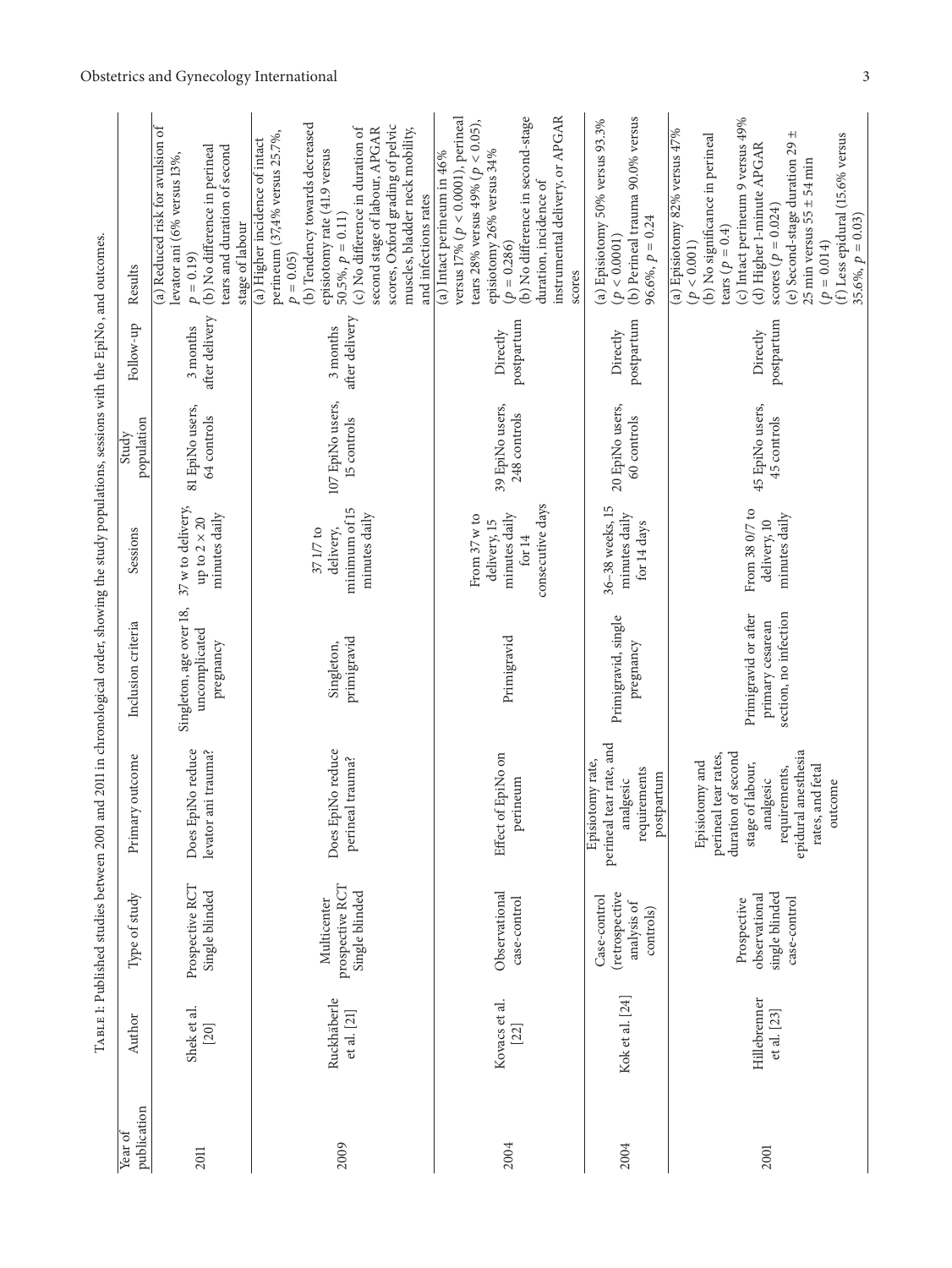ward and measured the maximal circumference reach of the EpiNo during dilatation period [28]. Results showed a mean circumference of 19.6 cm (SD 2.7 cm) and mean visual analogue scale pain score of 3.8 cm (SD 2.6 cm). The correlation between maximal circumference and pain score was only fair (Spearman's  $r = 0.424$ ), which could reflect the variable individual pain thresholds. Ruckhäberle et al. demonstrated a mean EpiNo dilatation of 24.3 cm (SD 4.4) after training [21]. Comparing the two trials, it is unclear whether the greater maximal dilatation in the trial of Ruckhäberle could be reached gradually, or EpiNo users were biased by the home measurement, or even whether an eventually stressful labour ward admission could lead to lower tolerance in the study of Nakamura.

There were no reported drop-outs in the use of EpiNo, but some compliance issues were reported. The recommended use duration was not always reached. Interestingly, Shek and Dietz [25] did find a correlation between usage time and levator ani microtrauma risk (38% to 26% and to 17% for women in the EpiNo group who did not use the device and used it ≤20 times and >20 times, resp.,  $p = 0.40$ ) [25]. Other studies did not mention the actual usage time.

Complications seem to be mild and of minor significance, without affecting the pregnancy and fetal outcome. Bleeding (8.2%), pain (8.9%), uterine contractions (1.5%), and dislocation of the device from the vagina (15.6%) have been reported [21, 22]. A single major complication was published by Nicolle and Skupski, a case of a young woman in 37 weeks of gestation who suffered near cardiovascular collapse while using the EpiNo and was admitted with symptoms of venous air embolism, although there was no evidence that the symptoms were associated with the use of the device [27].

#### **4. Discussion**

The first report of a birth canal dilator was published in 1991 by Hofmeyr and Bassin. They presented a cylindrical shaped device, which could be inserted into the vagina during labour and be inflated using saline to a maximum diameter of 10 cm. The principle of action was the controlled dilatation of the pelvic floor soft tissues, thus gradually preparing the birth canal for the fetal head, in contrast with the uncontrollable expulsive distension of the birth canal [29]. Although the authors reported a tendency for lower rates of assisted delivery, shorter duration of the second stage of labour, and lower pain scores postpartum, they were confronted with massive technical flaws of their patented device, which led to inconsistent distension.

The EpiNo seems to be technically of good quality. None of the published studies reported technical issues. The studies of Nakamura et al. on perineal distensibility [28] imply a good reproducibility of the distention effect. However, being a device designed for home use, it is prone to various biases, such as inconsistency in frequency and number of sessions.

Another issue of the reviewed papers is the design and performance bias. None of the studies report any concomitant factors during second stage of labour, which could have an effect on perineal trauma: other perineal techniques (such as warm compresses), birth position, and obstetrical manoeuvres are not mentioned. Also good designed studies, such as the ones of Heaberle et al. and Shek et al., suffer from low statistical power, which is important when interpreting the results. The study of Kok et al. was performed in an institution where routine episiotomy was common; Hillebrenner et al. used matched pairs comparison and control group data were obtained retrospectively. There is also no available data on patients' satisfaction and ease of use as well as long-term data on pelvic floor function, urinary and fecal incontinence, and dyspareunia after the use.

The EpiNo birth trainer seems to be a promising device, with positive effects on natural birth. In some countries it has already been a marketing success, since it appeals to future mothers, through its uncomplicated use, low complication profile, and practically absence of serious adverse events and the potential benefit on pelvic floor function. However the current literature still lacks high quality trials, which would meticulously investigate the effects of EpiNo. Some suggestions for future research could be to design randomized trials with good statistical power, avoid reporting and performance bias (obstetrical interventions and perineal techniques), standardise the use of EpiNo (frequency and number of sessions), assess patients' satisfaction, and obtain long-term data on pelvic floor function, dyspareunia, and urinary and fecal incontinence.

#### **Conflict of Interests**

The authors declare that there is no conflict of interests regarding the publication of this paper.

#### **References**

- [1] G. Premkumar, "Perineal trauma: reducing associated postnatal maternal morbidity," *RCM Midwives*, vol. 8, no. 1, pp. 30–32, 2005.
- [2] L. L. Albers, K. D. Sedler, E. J. Bedrick, D. Teaf, and P. Peralta, "Factors related to genital tract trauma in normal spontaneous vaginal births," *Birth*, vol. 33, no. 2, pp. 94–100, 2006.
- [3] A. J. MacArthur and C. MacArthur, "Incidence, severity, and determinants of perineal pain after vaginal delivery: a prospective cohort study," *American Journal of Obstetrics and Gynecology*, vol. 191, no. 4, pp. 1199–1204, 2004.
- [4] S. H. Boyles, H. Li, T. Mori, P. Osterweil, and J.-M. Guise, "Effect of mode of delivery on the incidence of urinary incontinence in primiparous women," *Obstetrics & Gynecology*, vol. 113, no. 1, pp. 134–141, 2009.
- [5] A. H. Sultan and R. Thakar, "Lower genital tract and anal sphincter trauma," *Best Practice & Research: Clinical Obstetrics & Gynaecology*, vol. 16, no. 1, pp. 99–115, 2002.
- [6] A. J. Reid, A. D. Beggs, A. H. Sultan, A.-M. Roos, and R. Thakar, "Outcome of repair of obstetric anal sphincter injuries after three years," *International Journal of Gynecology and Obstetrics*, vol. 127, no. 1, pp. 47–50, 2014.
- [7] I. D. Graham, G. Carroli, C. Davies, and J. M. Medves, "Episiotomy rates around the world: an update," *Birth*, vol. 32, no. 3, pp. 219–223, 2005.
- [8] D. L. B. Schwappach, A. Blaudszun, D. Conen, K. Eichler, M.- A. Hochreutener, and C. M. Koeck, "Women's experiences with